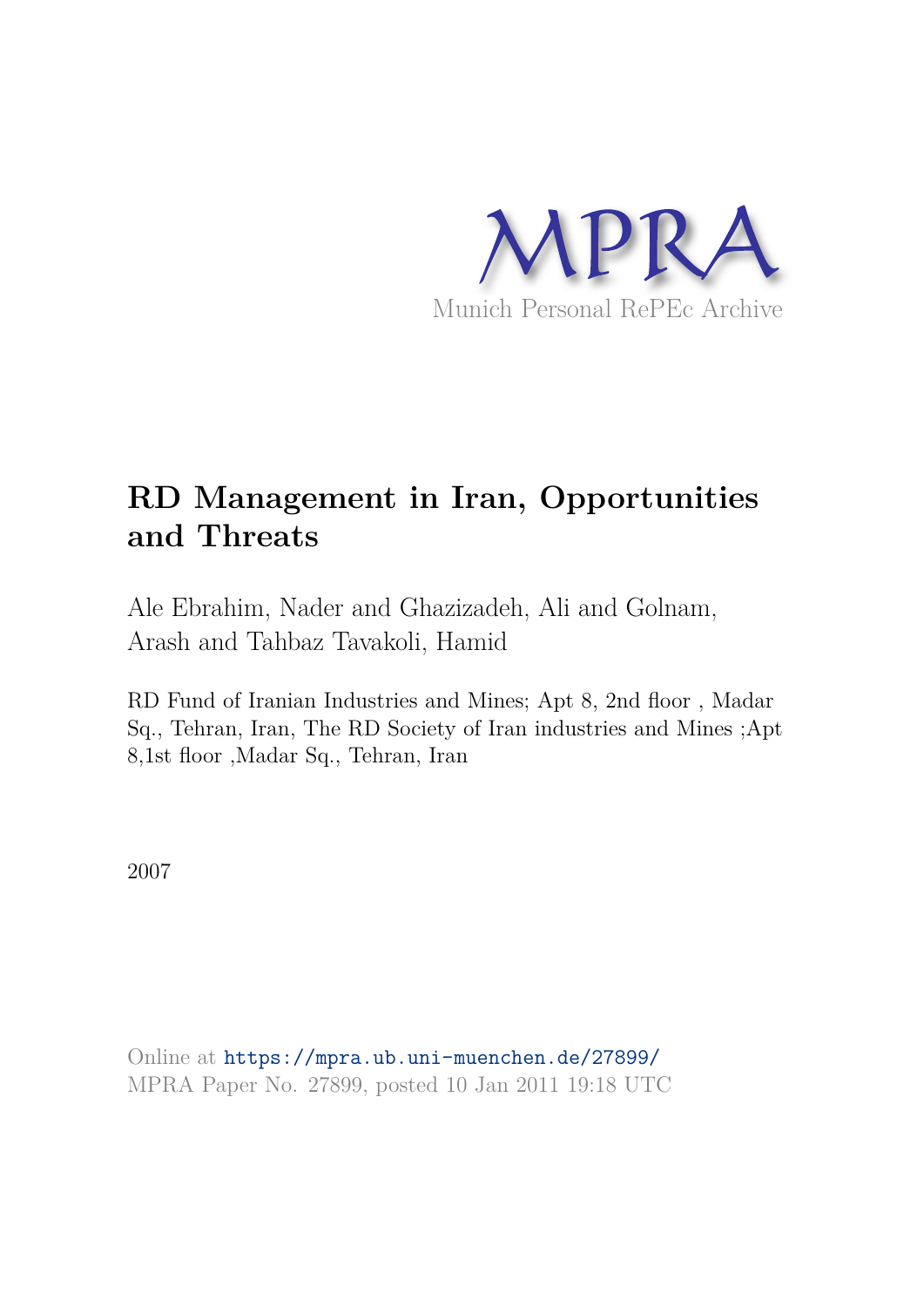## **R&D Management in Iran, Opportunities and Threats**

## **N.Ale Ebrahim<sup>1</sup> , A. Ghazizadeh<sup>2</sup> , A. Golnam<sup>3</sup> , Hamid Tahbaz Tavakoli<sup>4</sup>**

1-Managing Director,

R&D Fund of Iranian Industries and Mines; Apt 8, 2nd floor , Madar Sq.,iranrd@rdfund.ir, Tehran, Iran

2-Planning Director

3-Executive Advisor

4-Director

The R&D Society of Iran industries and Mines ;Apt 8,1st floor ,Madar Sq.,iranrd@iranrd.org, Tehran, Iran

#### **Abstract:**

 **Research and Development (R&D) management in Iran has faced many barriers and obstacles, in which R&D units are considered as the basic core of the product development and innovation. Due to structural shortcomings, a great number of organizations and industries have not yet been able to position themselves in the market. There are about 1141 R&D units throughout Iran, due to the geographical decentralization of these units this paper considers and analyzes the R&D case study in one of the provinces located in the north part of Iran, and the findings can be generalized to the other industrialized areas and zones in Iran. In this province, there are about 2504 industrial units of which there are only 44 R&D units certified by the state government. However, there is limited number of these R&D units that are extensively active. This paper also addresses the current status in respect with the R&D activities to find out why little attention has been paid to these activities in the industrial units. Considering the opportunities and challenges of these R&D units reveals that there is a need to activate these units so that they can quickly respond to changes in the market. Finally, a few alternative solutions and improvement plans are proposed, in which the Iranian R&D Society is responsible for supporting and fostering these action plans towards the organization goals.** 

 **The research methodology was based on a previous field research conducted in Hamedan province, and after the analysis of the research results, a model for the efficiency of R&D units will be presented.** 

**Keywords: R&D management, R&D Society, Innovation, Industrial sectors.** 

#### **1. introduction:**

Based on the Republic Islamic of Iran's 20 year vision, Iran will have become a developed country, ranking the first from the scientific, technological and economic point of view in the Middle East.

One of the requirements being ahead of others first from the scientific, technological and economic point of view in the Middle East, is having an appropriate approach in investing correctly in different industries and giving the production units a competitive edge in the highly competitive international market. As a result R&D units ,as key factors accounting for country's industrial development, should act based on a suitable approach.

R&D Programs, like other business units, are under pressure to yield concrete results. Consequently analysts are increasingly focused on key success factors, such as time-market ,lower R&D cost ,and greater control over the uncertainty that is an inherent part of any R&D activity (Brown and Eisenherent, 1998)

As a matter of fact the R&D unit, as the center of innovation in the organization can play a critically important role in covering the market needs and providing the organization with an edge over the other competitors.

Properly managing R&D processes has long been a matter of debate and considered a troublesome area with no simple answers ; ranging from an Achiles heel in some firms to the sole basis of competition for others, (Nobelis, 2003)

In this case study, we analyze the position of R&D in one of the regions in Iran by considering the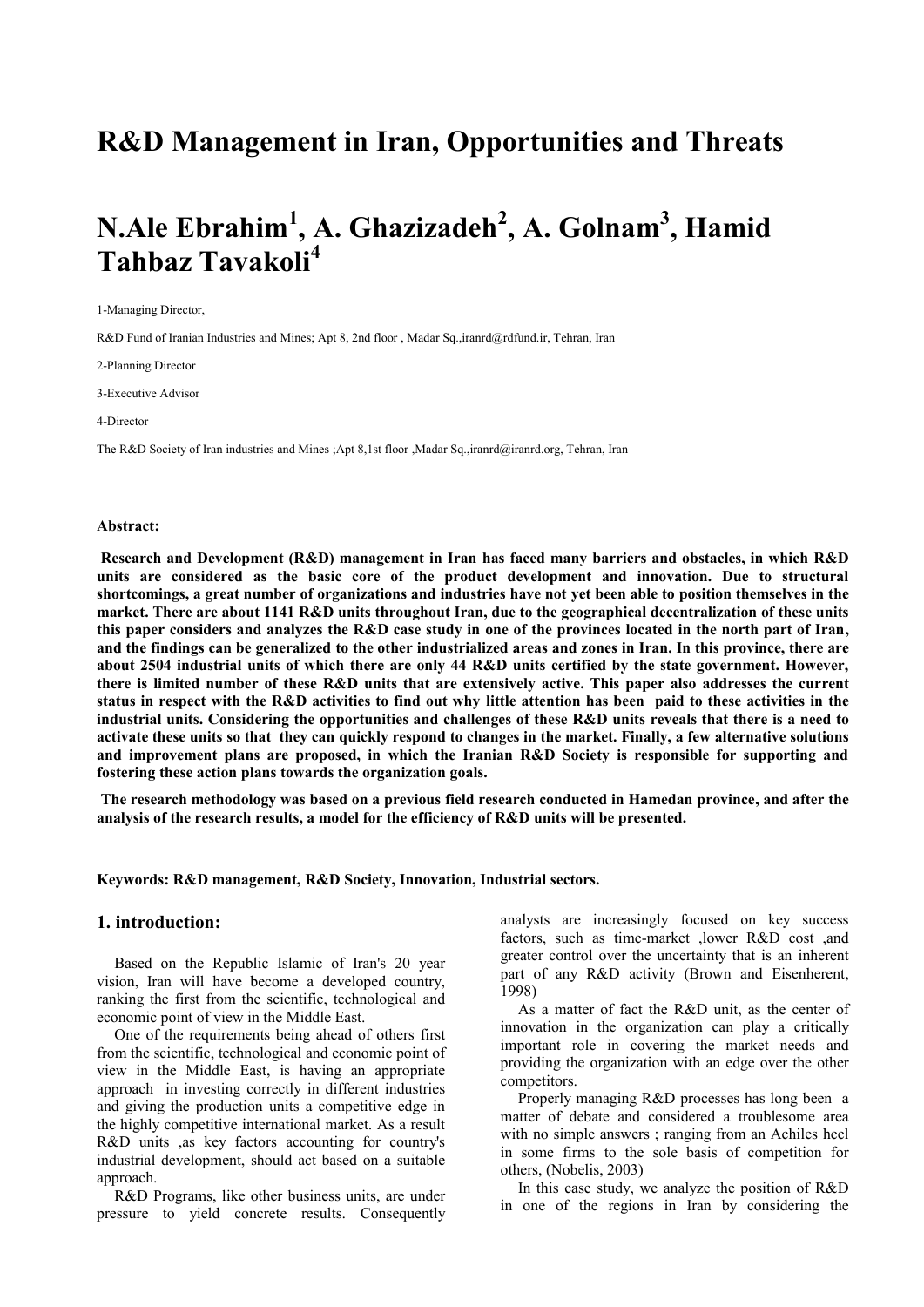challenges and the problems in the way of R&D from one side and the opportunities for R&D growth and finally we take a look at the role of R&D Society of Iranian Industries and Mines for overcoming and removing the obstacles or the problems in the way of R&D growth.

In fact an effective R&D Management in the region leads to the creation of creativity and innovation in the industrial sectors that triggers success in the business. In this case study, for the purpose of analyzing the requirements of an effective R&D, we will focus on Mazandaran Province. Mazandaran is one of the Industrial provinces in the north of Iran in which many reputable companies are active, its worth mentioning that some of the R&D units in Mazandaran have achieved the highest ranks among other R&D units in Iran. Considering the presence of experts and specialists and the possibility of local investments the potential for R&D growth exist in Mazandaran.

#### **2. The status of Industry in Mazandaran:**

Mazandaran that is the home to around 2500 active industrial units is considered as one of the pillars of Iran's industry and high rates of investment have been done in Mazandaran with the aim of industrial development in this region. It's worth mentioning that most of these investments are in the Food, Cellulose , Electronic and Textile Industries.

| N <sub>0</sub> | Table 1: Number of Industrial units (with permission of Industrial Ministry)<br>$\sigma$ f<br>Kind of industry<br>Permission |                            | Units      | R&D<br>Share of fruition<br>have |               |           |           |
|----------------|------------------------------------------------------------------------------------------------------------------------------|----------------------------|------------|----------------------------------|---------------|-----------|-----------|
|                |                                                                                                                              | <b>Industrial Ministry</b> |            | Certify                          |               |           |           |
|                |                                                                                                                              | Number                     | Percent of | Number                           | of<br>Percent | Percent   | Percent   |
|                |                                                                                                                              |                            | Total      |                                  | Total         | from each | from      |
|                |                                                                                                                              |                            |            |                                  |               | industry  | industry  |
|                | Food, pharmacy, Hygienic                                                                                                     | 954                        | 38.25      | 12                               | 27.27         | 1.26      | .48       |
| $\overline{2}$ | Textile, leather, Clothing                                                                                                   | 512                        | 20.53      | 3                                | 6.82          | .59       | .12       |
| $\overline{3}$ | cellulose                                                                                                                    | 121                        | 4.85       | 2                                | 4.55          | 1.65      | .08       |
| $\overline{4}$ | Chemical                                                                                                                     | 154                        | 6.17       | 4                                | 9.09          | 2.6       | .16       |
| 5              | Non-metalic Mineral                                                                                                          | 116                        | 4.65       | 3                                | 6.82          | 2.59      | .12       |
| 6              | Electronic                                                                                                                   | 188                        | 7.54       | 2                                | 4.55          | 1.06      | .08       |
|                | Automotive and related                                                                                                       | 143                        | 5.73       | 6                                | 13.64         | 4.2       | .24       |
| 8              | Machinery and equipment                                                                                                      | 58                         | 2.33       | 3                                | 6.82          | 5.17      | .12       |
|                | Design                                                                                                                       |                            |            |                                  |               |           |           |
| 9              | Metallic                                                                                                                     | 94                         | 3.77       | 5                                | 11.36         | 5.32      | $\cdot$ 2 |
| 10             | Foundry , casting, metal forming                                                                                             | 154                        | 6.17       | 4                                | 9.09          | .2.6      | .16       |
|                | Total                                                                                                                        | 2494                       | 100        | 44                               | 100           | 1.76      | 1.76      |

As you can see the R&D units have had a small contribution to Mazandaran Industries, in only 1.75 percent of the industrial units, R&D activities are done, and these units are mainly in the field of food industries.

#### **3. Analysis of R&D situation**

At this phase of the case study we centralized our activities on two major areas:

- 1) The reasons why no attention was paid to R&D by some industrial units
- 2) The performance of the units with active R&D departments

## *3-1)The reasons why no attention was paid to R&D by some industrial units*

As the first step a questionnaire about the reasons why no tendency had been shown toward R&D was prepared and sent to 1000 industrial unit (with more

than 20 personnel) that didn't have an R&D Department.

A total of 235 units responded to the questionnaire, a summary of the ideas gathered from the managing directors of these units comes below:

#### *Not being directly involved in R&D*

38 industrial units outsourced the R&D activities , although they were fully aware of the importance of R&D they preferred to do such activities though outsourcing them, mostly to universities and research institution ,this way they didn't need to assign some of their human resource to R&D so getting R&D Unit was not important for them.

#### *Not Requiring R&D Unit*

Till year 2003 ,having R&D Unit would lead to financial exemptions, up to this year there was a strong leniency to ward obtaining R&D Units among the Industrial units

When these financial exemptions were no longer enforced ,the number of the industrial units demanding R&D decreased. 11 Units out of the newly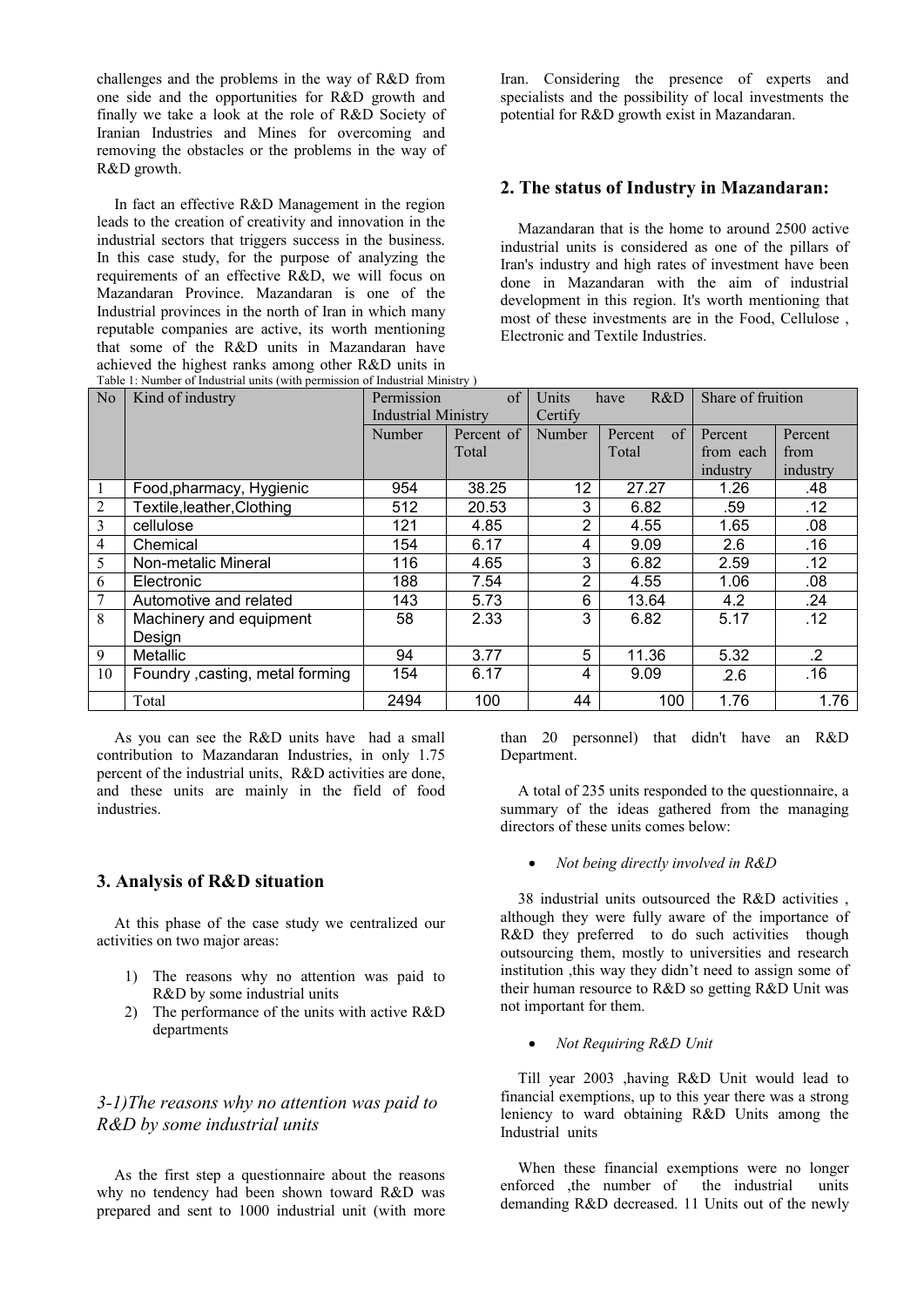established units didn't tend to obtain R&D units and their activities were done with out R&D units.

#### *Not having enough budget*

45 out of 235 units, surveyed ,acknowledged the significance and the position of R&D in their company .But due to the financial problems high risk of the R&D Units couldn't invest in this field, this response was mainly given by small and medium sixed enterprises.

#### *Not delievery in R&D activities*

Many of the respondent did not hold a ppositive view many of the respondent, regarding and R&D activities didn't have clear definition of R&D Management ,They were mainly definition of R&D Management , They were mainly dunaware of the R&D role in their business ,success.

As mentioned earlier in the problems on the way of R&D the main challenges are unawareness of R&D effect on the business and the lack of appropriate support of R&D by the relevant organizations. considering the Tendency for investment in this region and the high competition the R&D Society can have important role in high strength ening The R&D units,

## *3-2)The performance of Mazandaran R&D Units,*

After going through the reasons why some units did not tend to R&D activites now in this section we take a closer look athe performance of the active R&D Units in Mazandaran .in order to analyse the development strategies of R&D , some interview were arranged with R&D Manager and a questioner including questions dealing with the analysis of the problems regarding the condition of the R&D units was submitted.

In order to

The Questionnaire including following issues:

- 1. The position of R&D unit in the organization in the organization structure
- 2. specification of the R&D unit human Resource
- 3. Access to the Scientific Database
- 4. The condition of facilities in the R&D units.
- 5. Type of the R&D activities performanced
- 6. R&D intensity
- 7. Managers in sight in to R&D Management
- 8. The reason why some industrial units don't toward R&D
- 9. Govermental or non governmental R&D unit.
- *10.* The Problems and challenges in the of R&D activities *,*

For conclude the results more efficiently .we have with analyse our findings in the following categories.

#### *3-2-1-The position of R&D unit in the organization in the organization structure*

The position of the R&D Units differs in an organization Based on the size and position status of the company, In the government units that constitute the big industrial units of the region , R&D is placed in higher managerial level, however in smaller industrial units that belonged to the private sector .The R&D unit received less attention most of these unit received less attention , most of these units are semi active they were be semi active ,they were mainly established for the mere purpose of benefiting from the privilege granted by the government,

#### *3-2-2- specification of the R&D unit human Resource*

Human Resource in R&D Management had a relatively high scientific level compared to other units, However the active personal in R&D units were mainly part timer .

In the private sectors most of the R&D personal were employed part time , in the governmental sector . on the other hand , the were mainly fulltime employers.

According to managerial interview, there is no shortage regarding the human resource.

The figures show that R&D activities , in fact there is at most 2 dedicated personals in these units, that shows this fact , the activation in these units are mainly done on a project basis and when more help is required on personal of other departments are merged in to this unit.

| Full time Human resource in R&D units of Mazaandaran |           |                |            |
|------------------------------------------------------|-----------|----------------|------------|
| Under-                                               | graduated | Post-graduated | <b>PHD</b> |
| graduated                                            |           |                |            |
|                                                      | 36        |                |            |
| Part time Human resource in R&D units of Mazaandaran |           |                |            |
| Under-                                               | graduated | Post-graduated | <b>PHD</b> |
| graduated                                            |           |                |            |
|                                                      |           |                |            |

#### Table 2: The status of human resource in mazandaran

#### *3-2-3-Acess to the scientific information bank:*

One of the Access and availability of Professional Journal and references is one of the requirement of the R&D units, a big difference can be felt this regards between private and governmental organization.

In Governmental units that as mentioned earlier were bigger had access and possessed appropriate technical references , however the private units didn't have a suitable condition in this regard.

#### *3-2-4-The condition of the facilities in R&D units*

From the facilities point of view due to the investement ,made most of units were in agood condition and the R&D units faced fewer problem in this regard. However some of the machines that had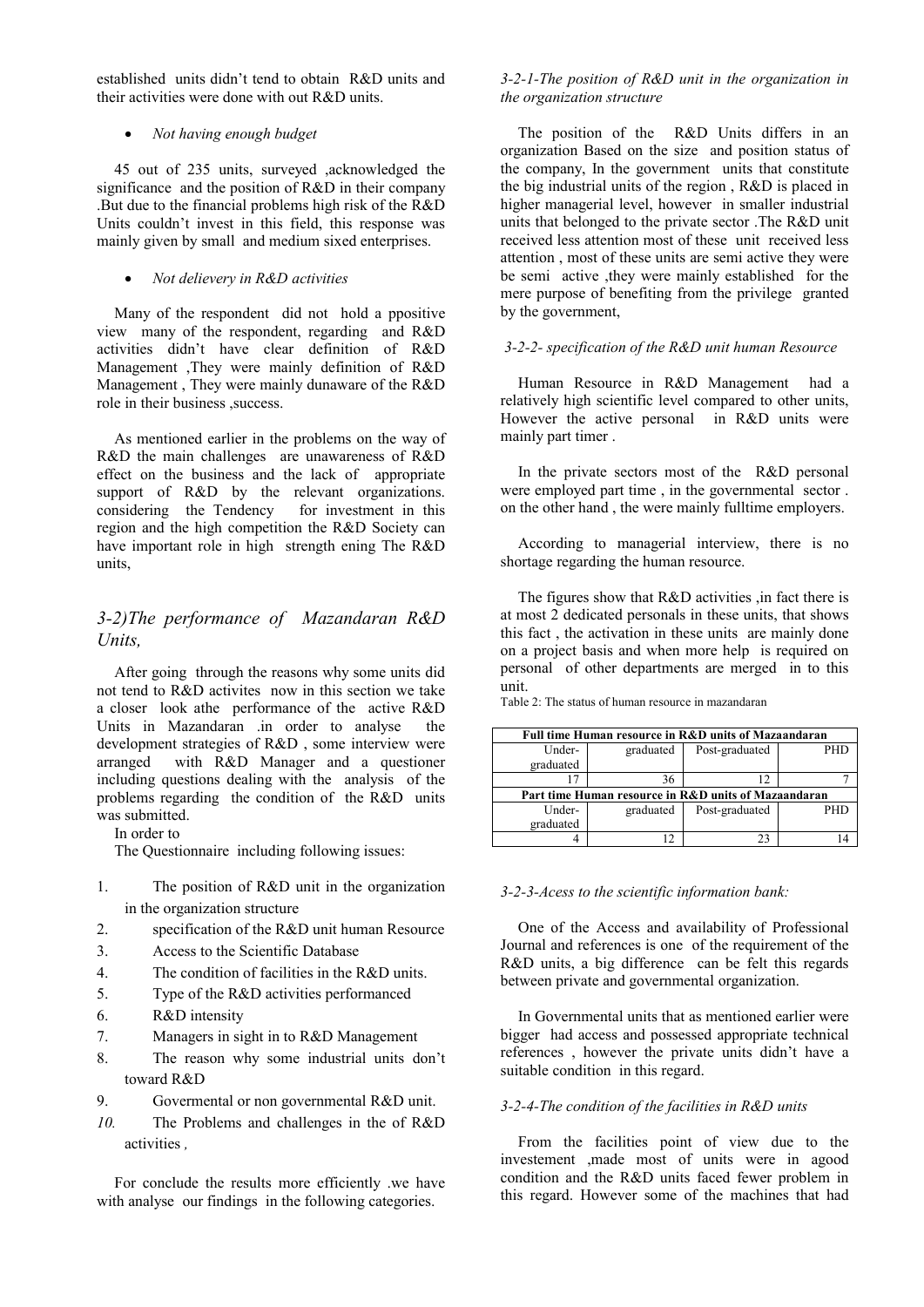high prices were common between R&D and other units.

*3-2-5-R&D Activities Type* 

The Type of R&D Activities can be summarized as follows ,The reason for presenting these figures in percentage is that among 80 project that were studied most of them have multiple applications.

## Table 3: Type of industrial research in Mazandaran

| <b>Research Resualt</b>          | Percentage |
|----------------------------------|------------|
| Formulation Reform               | 6          |
| Upgrading productivity           | 18         |
| Replacement Material             |            |
| Energy change                    | 4          |
| Redesign                         |            |
| Reduction in waste               | 8          |
| <b>Cost Reduction</b>            | 14         |
| Reducing environmental pollution | 12         |
| New product Development          | 4          |
| Localization and local content   | 10         |

As you can see in table 3 , most of the activities are centralized cost reduction and upgrading productivity.

#### *3-2-6- R&D intensity*

Unfortunately, 9 out of 44 units that were examined were inactive and no considerable research activity was done.

In these units in the past years, most of the active units belonged to governmental organizational among which mazandaran Pulp & paper Company has been the first R&D unit in the past years.

There are some other similar companies in governmental section as well .

#### *3-2-7- Managers insight to R&D management*

Managers of the above mentioned units,despite believing in paying in attention to R&D didn't have a common definition of R&D performance .providing information about R&D management and its benefits

can play in important role in upgrading the position of R&D in business units.

*3-2-8-Reason why some industrial don't more toward R&D :* 

High cost and high investment risk and the weak monitor of high managerial level can be considered as some of the reasons for the inactiveness of show R&D units. This problem has its roots in not applying R&D management systems correctly.

As the next reason accounting for this problem the financial exemptions that were previously granted by government to the R&D units, that are currently over now , can be reflected to.

*3-2-9- Possession status of R&D units.* 

Governmental or non governmental R&D units

*3-2-10- challenges and problem at the way of R&D units.* 

Table 4- Kind of Chalenges and problem inside R&D Units

| Kind                     | $\sigma$ f                             | No             | King of Charciges and problem inside Reed Office<br>Problem                     |  |  |  |
|--------------------------|----------------------------------------|----------------|---------------------------------------------------------------------------------|--|--|--|
| problem                  |                                        |                |                                                                                 |  |  |  |
|                          |                                        |                | The lack of connection between R&D Similar group unit                           |  |  |  |
|                          |                                        | $\overline{c}$ | Unclearly The status of Research priority & Target in industries                |  |  |  |
|                          |                                        |                |                                                                                 |  |  |  |
|                          |                                        | 3              | Not having proper understanding from R&D management                             |  |  |  |
|                          |                                        | 4              | Weakness of Private R&D centre in province                                      |  |  |  |
|                          |                                        | 5              | Uncommercialized the result of Industrial Research                              |  |  |  |
|                          |                                        | 6              | Unconsecrated to R&D management as base of Technology development               |  |  |  |
|                          |                                        | 7              | Lack of real situation of R&D in research structure of country                  |  |  |  |
|                          |                                        | 8              | Lack of cooperation of Related factor of society for encourage of R&D           |  |  |  |
| CHALENGES                |                                        | 9              | Lack of connection between R&D unit specially between engineering services unit |  |  |  |
|                          |                                        | 10             | Have same view to research center with other service center                     |  |  |  |
|                          |                                        | 11             | Not having any special tax exemption                                            |  |  |  |
|                          |                                        | 12             | Concentrate only in University research                                         |  |  |  |
|                          |                                        | 13             | Doing parallel repeated activity                                                |  |  |  |
|                          |                                        |                | Un Justifiable investment in R&D units for managers                             |  |  |  |
| $\mathsf{K}$             |                                        | $\overline{c}$ | Appropriation insufficient budget for R&D Units                                 |  |  |  |
|                          |                                        | 3              | Lack of suitable budgeting for R&D unit                                         |  |  |  |
|                          | <b>OBLEM</b><br><b>GENERAL</b>         | 4              | Being Multi Responsibility of manager of R&D unit                               |  |  |  |
|                          |                                        | 5              | Not being support by top management in R&D unit                                 |  |  |  |
|                          | PŘ                                     |                |                                                                                 |  |  |  |
| PROBLEMS<br>ORGANIZATION |                                        |                | Lack of efficiency and not having expert human force in R&D unit                |  |  |  |
|                          | <sub>pe</sub><br>$\boldsymbol{\omega}$ | $\mathfrak{D}$ | Not having priority in R&D unit which adjust with production requirement        |  |  |  |
|                          |                                        |                |                                                                                 |  |  |  |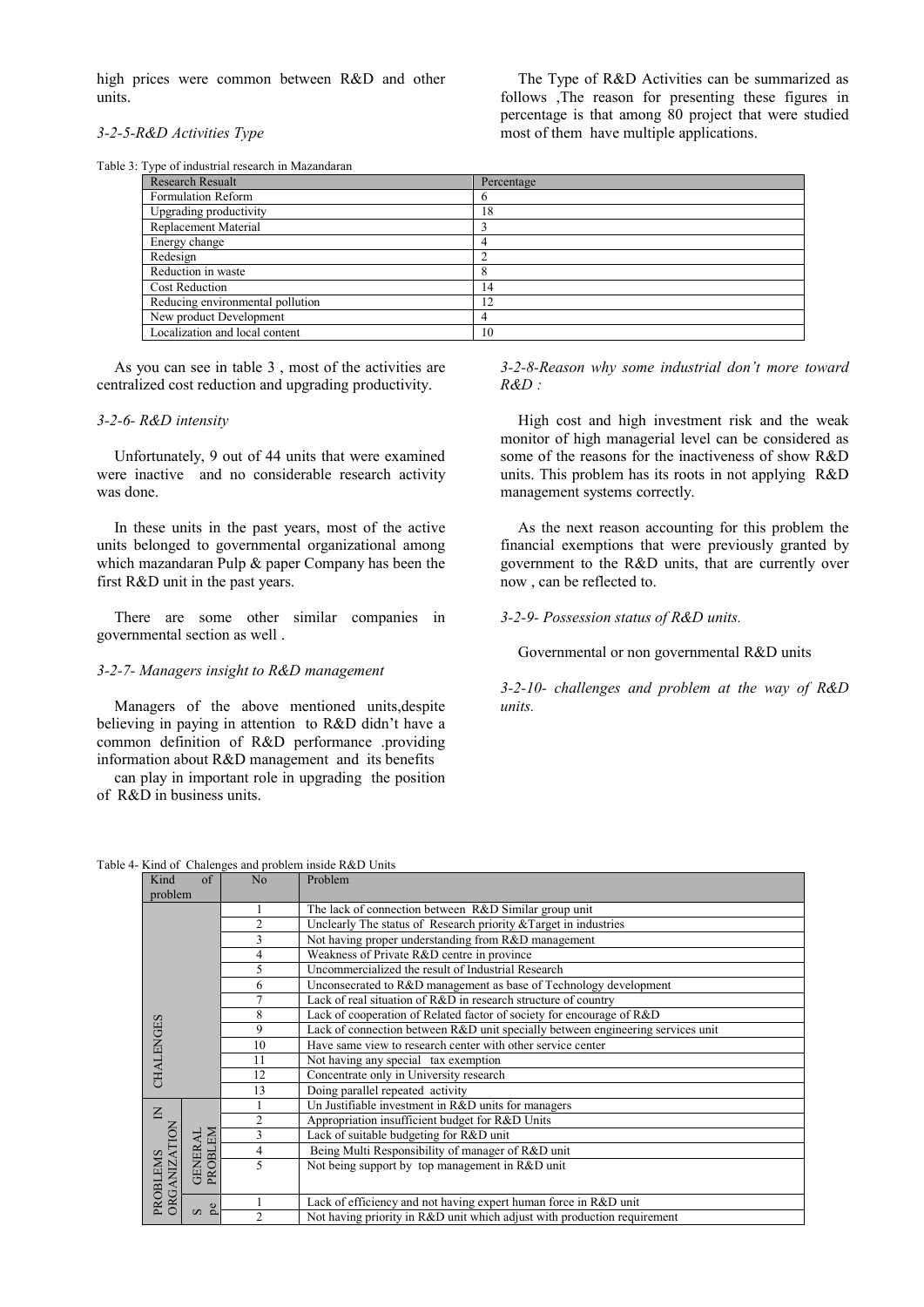|  |  | Not having enough knowledge about R&D strategy by Production unit |
|--|--|-------------------------------------------------------------------|
|  |  | Not having evaluation system for R&D project                      |
|  |  | Not having motivation system which adjust with researchers value  |
|  |  | Not having suitable management system in administration of R&D    |
|  |  | Lack of productivity in R&D                                       |
|  |  | Not being practical project                                       |
|  |  | Less of R&D Budget                                                |

## **4. Research Results**

The research carried out shows that approximately 9 units of the units possessing research and development certificates are inactive (about 20%) and approximately 41% of the units are active in an area related to their field at an average level without utilizing scientific and research systems, which are mostly in the area of product development and design, as well as the reduction of costs on a daily basis (without definition of research and development projects and regarding analysis of four dimensional technology, the 4 dimensions do not possess related balance and unity. Regarding the machinery of the mentioned units, they are all at very suitable levels. In the case of intelligence they are at suitable levels and the information level is average, while in the case of organizational structure they are at a very weak levels.

## **5- Suggestions:**

The results of the research was considered by the related experts and professionals and following proposals for the development of research and development activities in the area has been suggested:

*5-1- Formation of R&D clusters in various industrial sectors in an assortment of industries of provinces.* 

*5-2- Possibility of access to specialized information banks for members of industrial clusters.* 

*5-3- Creation of database network for production units to exchange technical information.* 

*5-4- Creation of research audit teams and expansion of development and research activity in the private sector.* 

*5-5- Special provision for research and development units through facilities provided by research and development society.* 

*5-6- Creation of investment and tax holiday incentives for creation of research and development units within production units.* 

*5-7- Creation of executive directives for local evaluation of research and development units.* 

*5-8- Creation of annual evaluation and promotion of efficiency mechanisms within research and development units by society.* 

## **6. Overall Suggestions**

In consideration of the evaluations made within this specific study, the results arrived at has been through the Research And Development Society axis as the centre of research and development units, composed of 1033 research and development units, which can be related to all of research and development units within the country.

For implementation of above proposals the Research and Development Society may be remembered as a centre for organization of research and development units. This specialized Society consisting of 1033 research and development units can give coverage to proposed solutions within the framework of following projects:

## *6-1- Assignment of role and status of research and development management within industrial units.*

As mentioned before one of the reasons for breakdown of research and development has been Challenges of assignment of role and status of research and development within industrial units, therefore, the Society, as founder of expansion of development and research in industry of the country, must present a clear definition of research and development management and the merits of its utilization in advancement of units within the competitive market through the holding of regional seminars and conferences.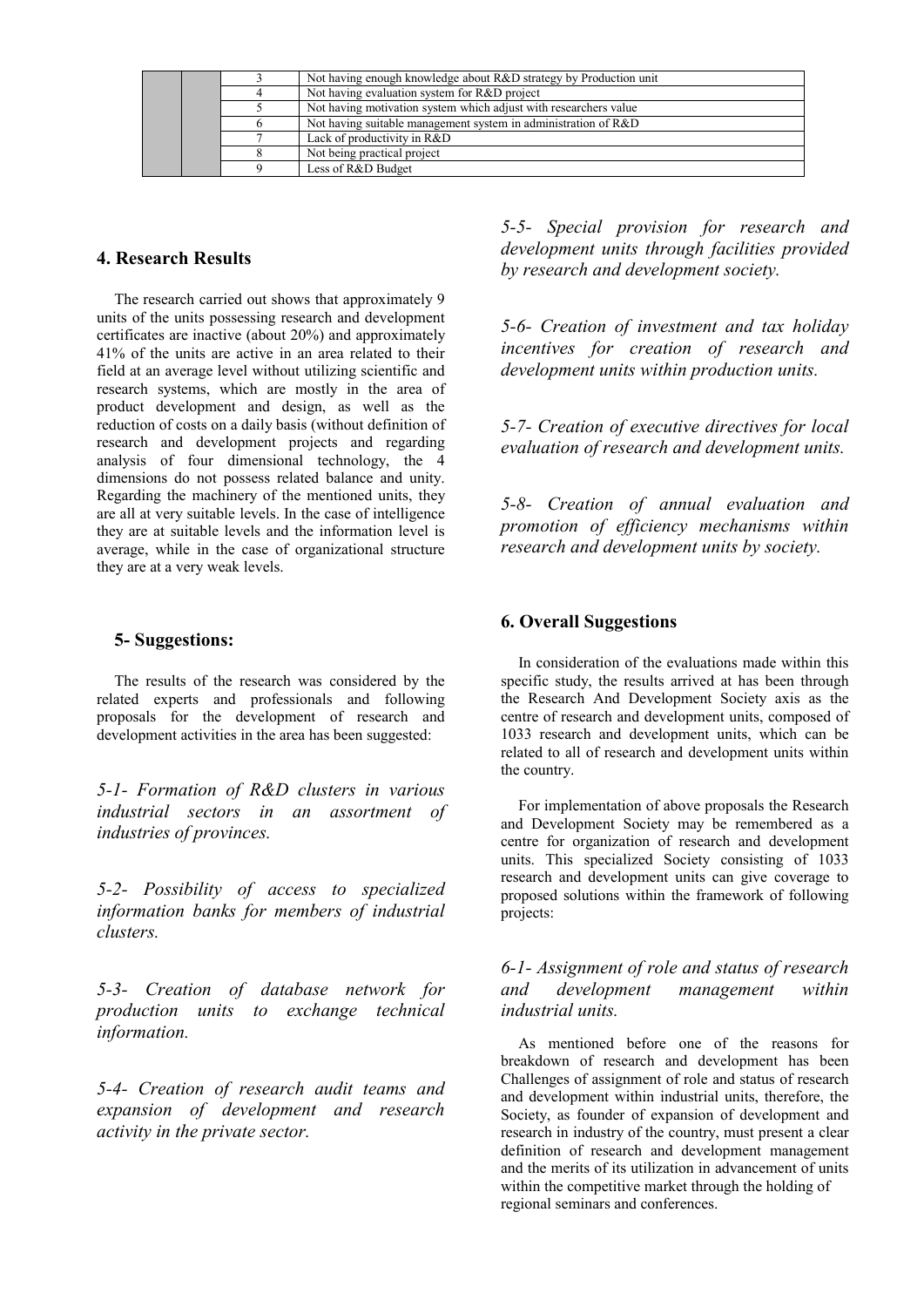For increase the role of R&D management ,Society should design performance evaluation system for their members to measure the contribution of R&D projects to economic value creation through measure of :

- Technological success, which influences future revenues as it may affect customer satisfaction ;
- R&D productivity , which influences cash out outflows occurring before;t\*
- Adherence to scheduling , which influences revenues
- The degree of integration with the manufactureing function which influences cost after t\*
- The degree of integration with themarketing function .which again may influence revenues.(Chiesa, 1996)

## *6-2- Implementation of training courses at various levels:*

One of the factors for Challenges of research and development units has been the lack of familiarity of research and development unit personnel with the principles of research and development management. Therefore, to this end the Society intends to train research unit personnel at three levels:

*6-2-1- Familiarity with the principles of research & development management* 

*6-2-2- Familiarity with principles of risk management and research project management* 

*6-2-3- Familiarity with strategy implementation and techniques for comparing production unit needs with research and development unit activities* 

#### *6-3- Tax Incentives:*

As an affiliate of the Ministry of Industry and Mines, the Society can play a very important role in coordination with the Ministry to define tax incentives for research and development units.

One of the most common methods for support of research and development units especially within the private sector worldwide is offering of tax holidays. Such incentives may be suitable examples for the society to consider in this matter.

## *6-4- Formation of Industrial Clusters:*

Most research and development units in the nongovernmental sector are composed of small units which require scientific and financial cooperation with other related units like themselves for the success of their projects taking into consideration their high investment needs. Bearing in mind its liaison function, the Research and Development Society can play an important role in the formation of research and development clusters.

### *6-5- Formation of specialized committee:*

Creation of the means for the exchange of scientific and specialized information is another area through which the society can assist in developing the scientific foundation of research and development units. The formation of specialized societys in various industries to coordinate research and development activities can play an important role in the practical advancement of research and development units.

#### *6-6- The Research and Development Fund:*

In view of the fact that the non-governmental sector units possess little investment and are considered high risk for research projects they have a lower share in performing research projects within the country. With the aim of further supporting the expansion of research and development activities in the private sector, the Research and Development Society in cooperation with the Ministry of Science, Research and Technology have taken steps to create a support fund for development and research in order to support research and development units. The society is considering Establishment of a research and development bank in the future in order to support investment in the research and development sector.

## *6-7- Presentation of Research Priorities in Various Industries:*

Another dilemma of research and development units is the Challenges to identify research priorities in order to cover the requirements of the market. As a guide for research and development units, the Research and Development Society must specify the investment priorities in each industrial sector.

#### *6-8- Scientific Support:*

Access to the latest scientific and specialized information is another area to enhance research and development units in industrial units. Many research and development units in the industrial sector cannot access this information due to lack of availability of technical data banks because of high costs. Given that the number of requests in the various industrial fields, the society can take action to purchase and make available the mentioned specialized data banks.

## *6-9- Classification of Research and Development Units:*

As pointed out in band 3, one of the areas of support of research and development units is the creation of financial and tax holiday incentives. Considering the restrictions of Ministry of Industry and Mines in